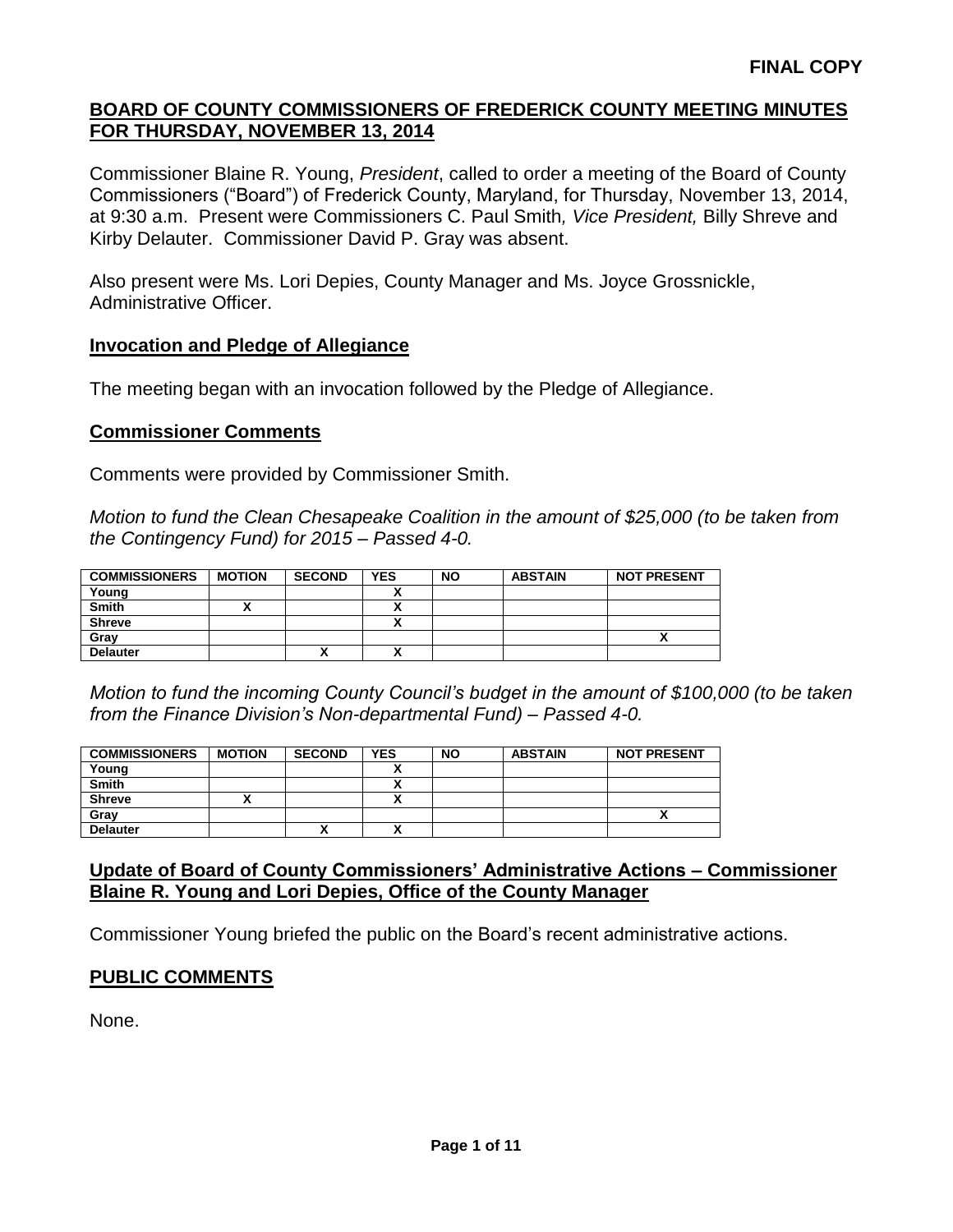## **PUBLIC HEARING**

### **Proposed Revisions to the County Code, the County Personnel Rules, the County Employee Retirement Plan, and the Frederick County Deferred Compensation Plan as a Result of Charter Government Beginning on December 1, 2014 – John Mathias, Office of the County Attorney**

A public hearing was held, as duly advertised, regarding the proposed revisions to the county code, the county personnel rules, the county employee retirement plan, and the Frederick County Deferred Compensation Plan as a result of charter government beginning on December 1, 2014.

Mr. Mathias reviewed the proposed ordinances and resolution. Mr. Mathias explained that effective December 1, 2014, the position of County Commissioner will no longer exist and will be replaced by a County Executive and a County Council with seven (7) members. The County Code is replete with references to "County Commissioner," "Board of County Commissioners," "County Manager" and other related terms. These proposals replace the obsolete terms with appropriate designations under the Charter as well as updating citation references and other terminology.

Mr. Mathias indicated the proposed ordinances and resolution would become effective December 1, 2014, if approved.

There were no public comments.

*Motion to approve the three ordinances and one resolution as presented – Passed 4-0.*

| <b>COMMISSIONERS</b> | <b>MOTION</b> | <b>SECOND</b> | <b>YES</b> | <b>NO</b> | <b>ABSTAIN</b> | <b>NOT PRESENT</b> |
|----------------------|---------------|---------------|------------|-----------|----------------|--------------------|
| Young                |               |               |            |           |                |                    |
| Smith                |               |               |            |           |                |                    |
| <b>Shreve</b>        |               |               | v          |           |                |                    |
| Gray                 |               |               |            |           |                | ^                  |
| <b>Delauter</b>      |               |               |            |           |                |                    |

(A copy of the approved/adopted ordinance can be obtained in the County Manager's Office or from the county's website, [www.FrederickCountyMD.gov.](http://www.frederickcountymd.gov/))

# **CONSENT AGENDA**

The following items were considered on the consent agenda:

- Invitation to Bid #15-020-CP Bush Creek Interceptor New Market Extension
- County Budget Transfer #BT-15-077, Office of Environmental Sustainability, Community Development Division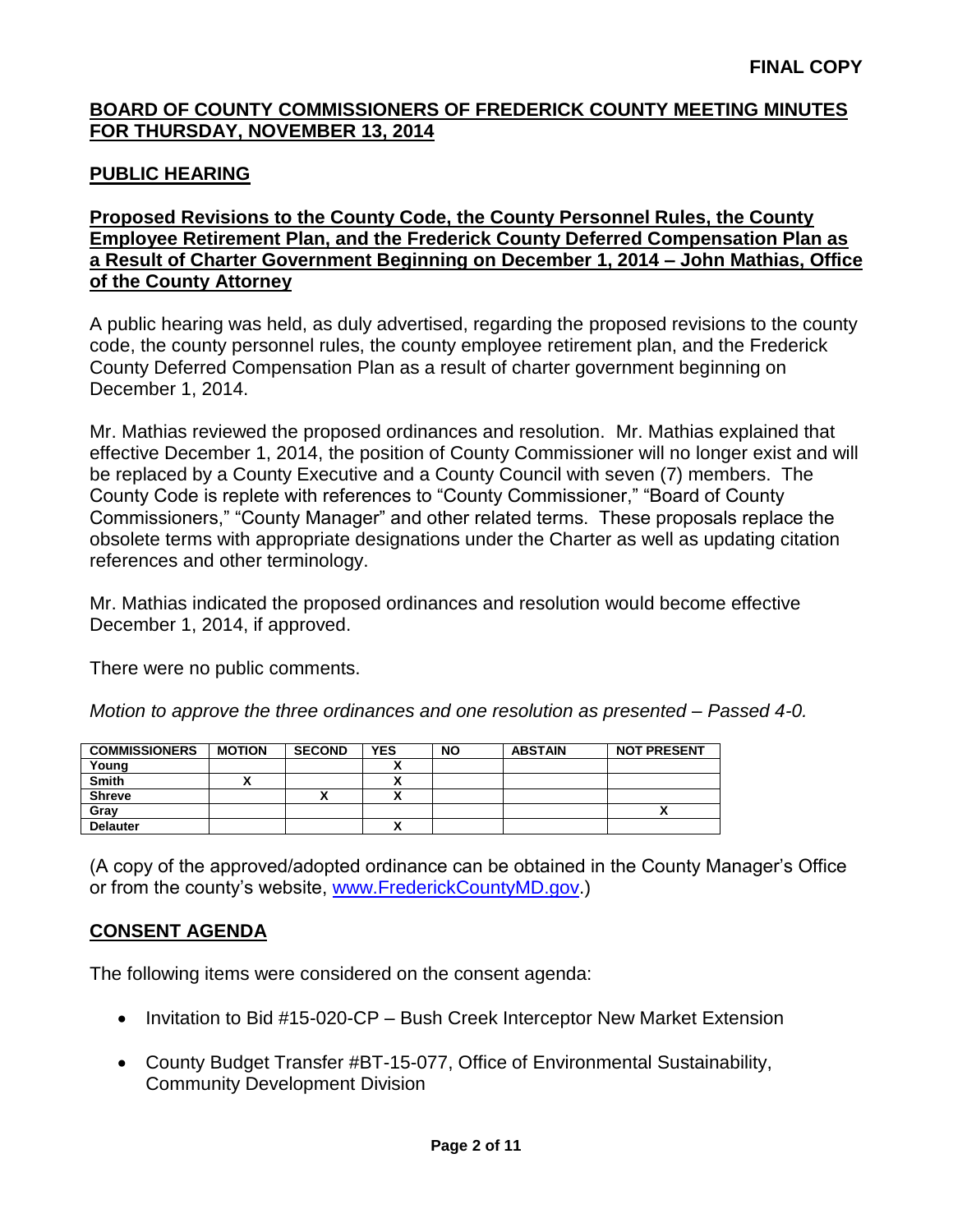- Declaration to Establish and Retain a Water and Sewer Easement Crestwood Village Water Main Extension
- Declaration to Establish and Retain a Water and Sewer Easement New Design Road Water Main Extension
- Temporary Easement to Maryland State Highway Administration for Road Improvements to MD 355

*Motion to approve the consent agenda as presented – Passed 4-0.*

| <b>COMMISSIONERS</b> | <b>MOTION</b> | <b>SECOND</b> | <b>YES</b>                | <b>NO</b> | <b>ABSTAIN</b> | <b>NOT PRESENT</b> |
|----------------------|---------------|---------------|---------------------------|-----------|----------------|--------------------|
| Young                |               |               |                           |           |                |                    |
| <b>Smith</b>         |               |               |                           |           |                |                    |
| <b>Shreve</b>        |               |               | $\ddot{\phantom{0}}$<br>~ |           |                |                    |
| Grav                 |               |               |                           |           |                |                    |
| <b>Delauter</b>      |               |               | ^                         |           |                |                    |

## **WORKSESSION**

## **Appointments to Boards/Commissions – Joyce Grossnickle, Office of the County Manager**

### **Commission For Women**

There were no public comments.

*Motion to appoint Ms. Rosario Campos to serve a term to expire June 30, 2015 – Passed 4-0.*

| <b>COMMISSIONERS</b> | <b>MOTION</b> | <b>SECOND</b> | <b>YES</b> | <b>NO</b> | <b>ABSTAIN</b> | <b>NOT PRESENT</b> |
|----------------------|---------------|---------------|------------|-----------|----------------|--------------------|
| Young                |               |               |            |           |                |                    |
| <b>Smith</b>         |               |               | ٠.<br>~    |           |                |                    |
| <b>Shreve</b>        |               |               |            |           |                |                    |
| Gray                 |               |               |            |           |                | Λ                  |
| <b>Delauter</b>      |               |               | v          |           |                |                    |

### **Interagency Internal Audit Authority**

There were no public comments.

*Motion to appoint Mr. Eric Wu to serve a term to expire June 30, 2018 – Passed 4-0.*

| <b>COMMISSIONERS</b> | <b>MOTION</b> | <b>SECOND</b> | <b>YES</b>   | <b>NO</b> | <b>ABSTAIN</b> | <b>NOT PRESENT</b> |
|----------------------|---------------|---------------|--------------|-----------|----------------|--------------------|
| Young                |               |               |              |           |                |                    |
| Smith                |               |               |              |           |                |                    |
| <b>Shreve</b>        |               |               |              |           |                |                    |
| Grav                 |               |               |              |           |                |                    |
| <b>Delauter</b>      |               | "             | $\mathbf{v}$ |           |                |                    |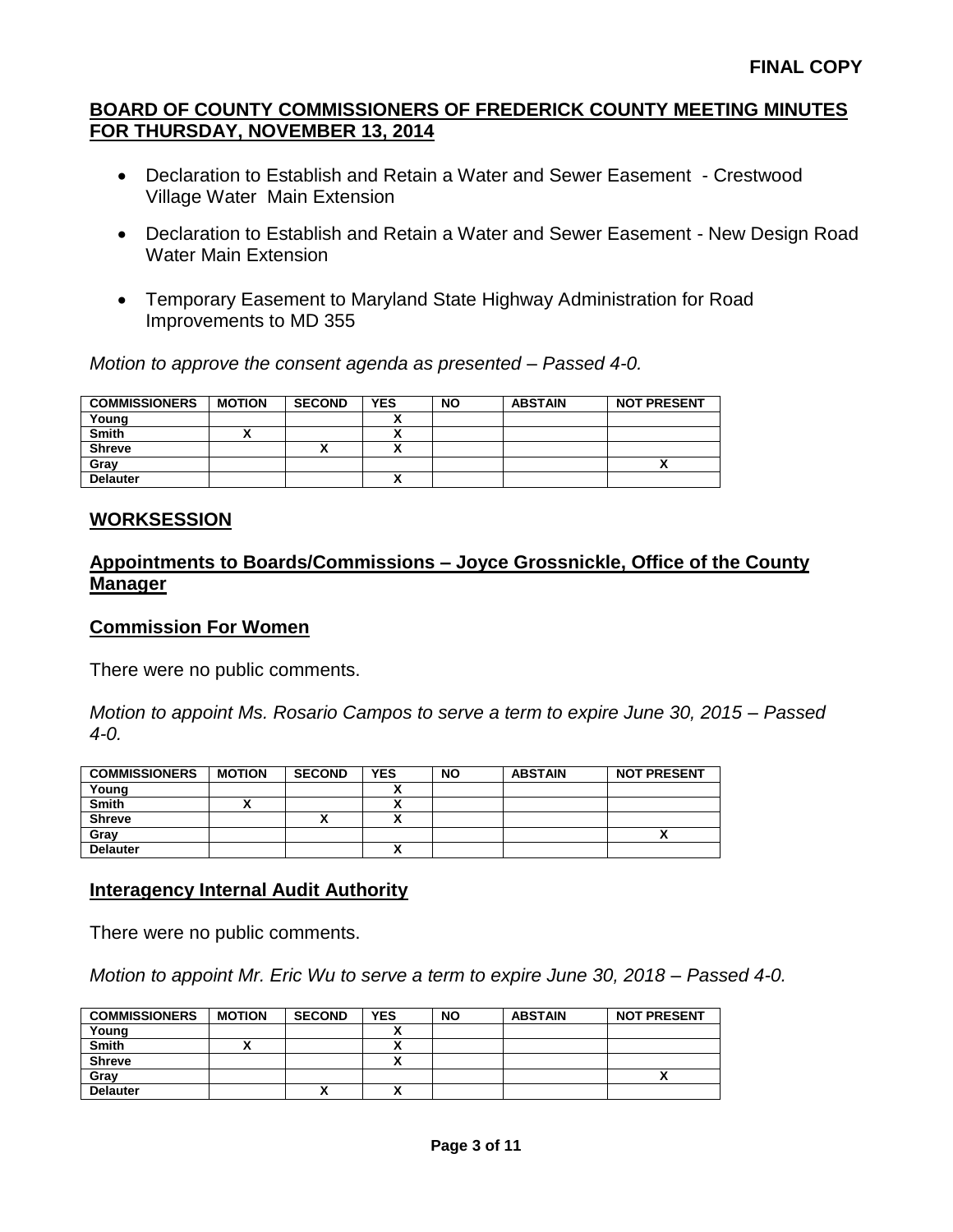### **Workforce Development Board**

There were no public comments.

*Motion to appoint Ms. Kai Velasquez to serve a term to expire June 30, 208 – Passed 4-0.*

| <b>COMMISSIONERS</b> | <b>MOTION</b> | <b>SECOND</b> | YES | <b>NO</b> | <b>ABSTAIN</b> | <b>NOT PRESENT</b> |
|----------------------|---------------|---------------|-----|-----------|----------------|--------------------|
| Young                |               |               |     |           |                |                    |
| <b>Smith</b>         |               |               |     |           |                |                    |
| <b>Shreve</b>        |               |               | v   |           |                |                    |
| Gray                 |               |               |     |           |                |                    |
| <b>Delauter</b>      |               | Λ             |     |           |                |                    |

## **AGENDA BRIEFING**

Commissioner Young noted the following public hearings would be held on:

Tuesday, November 18 at 7:00 p.m. - Proposed Text Amendment – Agricultural Subdivision Potential Transfer Option

Thursday, November 20 at 9:30 a.m.:

- Proposed Text Amendment #ZT-14-03 Farm Brewery as an Accessory Use to a Commercial Roadside Stand
- Proposed Designation of the Glen Ellen Farm to the Frederick County Register of Historic Places
- Proposed Designation of the Clifton-on-the-Monocacy Property to the Frederick County Register of Historic Places

Thursday, November 20 at 6:00 p.m. – To Consider the Termination of the Agreement with Wheelabrator, Inc. for the Waste to Energy Facility and To Consider Vendor 1 for Landfill Disposal

Mr. Denis Superczynski, Community Development Division, informed the Board the attorney representing the applicant regarding the proposed designation of the Glen Ellen Farm to the Frederick County Register of Historic Places public hearing, has requested the matter be postponed for six months. The Board supported the attorney's request.

### **ADMINISTRATIVE BUSINESS**

### **Agreement Related to Deed Reverter – Waterside Water Treatment Plant Building – Beth Ramacciotti, Utilities and Solid Waste Management Division**

Ms. Ramacciotti presented the staff report and staff's recommendation for the Board to execute the proposed agreement and deed in order to resolve the issues with ownership of the water treatment plant building.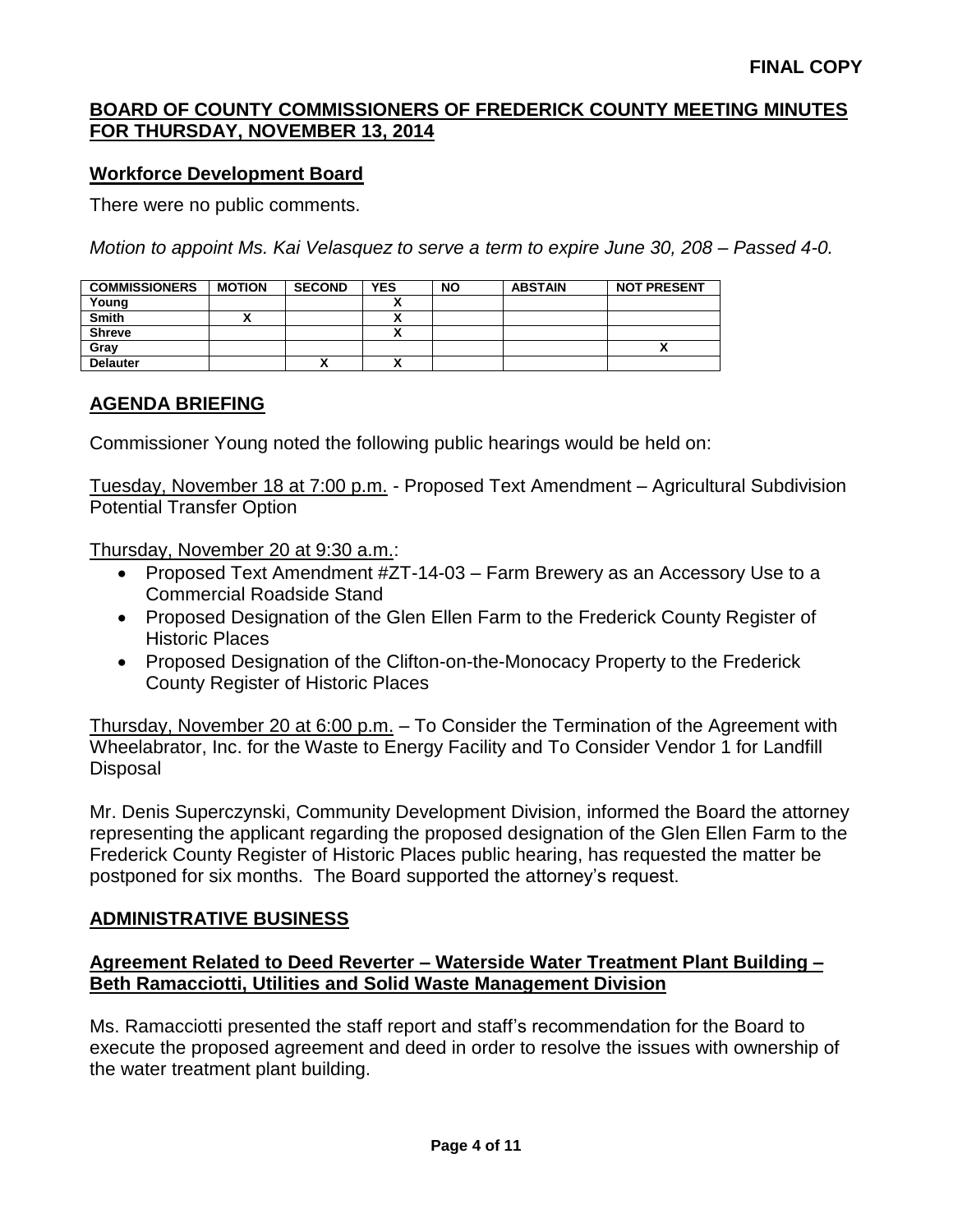*Motion to approve the agreement and deed as recommended by staff – Passed 4-0.*

| <b>COMMISSIONERS</b> | <b>MOTION</b> | <b>SECOND</b> | <b>YES</b> | <b>NO</b> | <b>ABSTAIN</b> | <b>NOT PRESENT</b> |
|----------------------|---------------|---------------|------------|-----------|----------------|--------------------|
| Young                |               |               |            |           |                |                    |
| <b>Smith</b>         |               |               |            |           |                |                    |
| <b>Shreve</b>        |               | "             |            |           |                |                    |
| Grav                 |               |               |            |           |                | ~                  |
| <b>Delauter</b>      |               |               | ,,,        |           |                |                    |

### **County Involvement in Developer Negotiations for Sewer Easement at Kellerton Knolls - Beth Ramacciotti, Utilities and Solid Waste Management Division**

Also present for the discussion was Mr. Kevin Demosky, Utilities and Solid Waste Management Division.

Ms. Ramacciotti presented the staff report and indicated staff was seeking the Board's direction regarding the developer's request for the county's assistance with easement negotiations.

The Board allowed Ms. Florence Rice, the property owner in which the developer has been negotiating with for approximately one year to obtain a sewer easement, the opportunity to provide comments. Ms. Rice's attorney, Mr. Ian Bartman, Esquire, Severn & Kresslein, P.A., was also present for the discussion.

Other comments were provided by Mr. Rand Weinberg, Esquire, representing the property owners of Kellerton Knolls and Mr. Jeremy Holder, Ausherman Construction.

*Motion to approve the developer's request for county assistance with easement negotiations and the agreement that outlined the developer's responsibility for all property acquisition costs – Passed 3-1.*

| <b>COMMISSIONERS</b> | <b>MOTION</b> | <b>SECOND</b> | <b>YES</b>   | <b>NO</b> | <b>ABSTAIN</b> | <b>NOT PRESENT</b> |
|----------------------|---------------|---------------|--------------|-----------|----------------|--------------------|
| Young                |               |               |              |           |                |                    |
| <b>Smith</b>         |               |               |              |           |                |                    |
| <b>Shreve</b>        |               |               |              |           |                |                    |
| Gray                 |               |               |              |           |                |                    |
| <b>Delauter</b>      |               | "             | $\mathbf{v}$ |           |                |                    |

#### **Jefferson Wastewater Conveyance and Treatment System Multi-year Tap Agreement (MYTA) for Woodbourne Manor – Kevin Demosky, Utilities and Solid Waste Management Division**

Mr. Demosky presented the staff report and recommendation for the Board to approve the multi-year tap agreement that would allocate wastewater treatment capacity ("taps") for 198 equivalent dwelling units.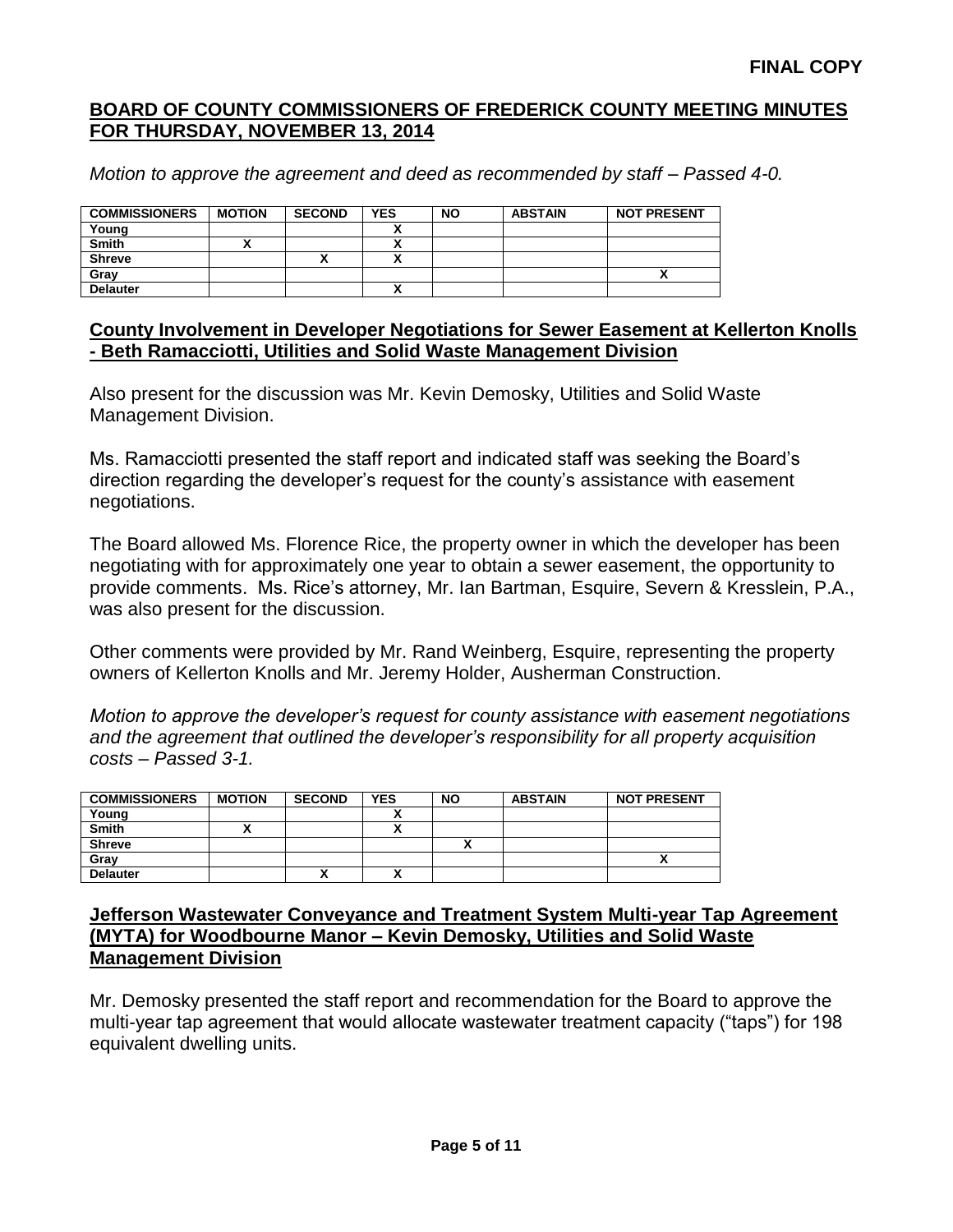*Motion to approve the multi-year tap agreement – Passed 4-0.*

| <b>COMMISSIONERS</b> | <b>MOTION</b> | <b>SECOND</b> | <b>YES</b> | <b>NO</b> | <b>ABSTAIN</b> | <b>NOT PRESENT</b> |
|----------------------|---------------|---------------|------------|-----------|----------------|--------------------|
| Young                |               |               |            |           |                |                    |
| <b>Smith</b>         |               |               |            |           |                |                    |
| <b>Shreve</b>        |               |               |            |           |                |                    |
| Grav                 |               |               |            |           |                | ↗                  |
| <b>Delauter</b>      |               | Λ             |            |           |                |                    |

## **Updates from County Commissioners' Liaison – Dave Dunn, Community Development Division**

Mr. Dunn presented the updates.

*No action taken as this item was informational.*

#### **COMMISSIONERS COMMENTS**

Commissioners Shreve and Delauter provided comments.

#### **PUBLIC COMMENTS**

None.

### **QUESTIONS - PRESS**

Ms. Bethany Rodgers, The Frederick News-Post

### **CLOSED SESSION**

 Maryland Annotated Code General Provisions Article § 3-305(b)(7) To consult with counsel to obtain legal advice on a legal matter and (8) To consult with staff, consultants, or other individuals about pending or potential litigation.

**Topic** – To discuss with the County Attorney and the Sheriff the possible settlement of pending lawsuits.

 Maryland Annotated Code General Provisions Article § 3-305(b)(1) To discuss: (i) The appointment, employment, assignment, promotion, discipline, demotion, compensation, removal, resignation, or performance evaluation of appointees, employees, or officials over whom it has jurisdiction; or (ii) Any other personnel matter that affects one or more specific individuals.

**Topic** – To discuss the job assignment of individual county employees.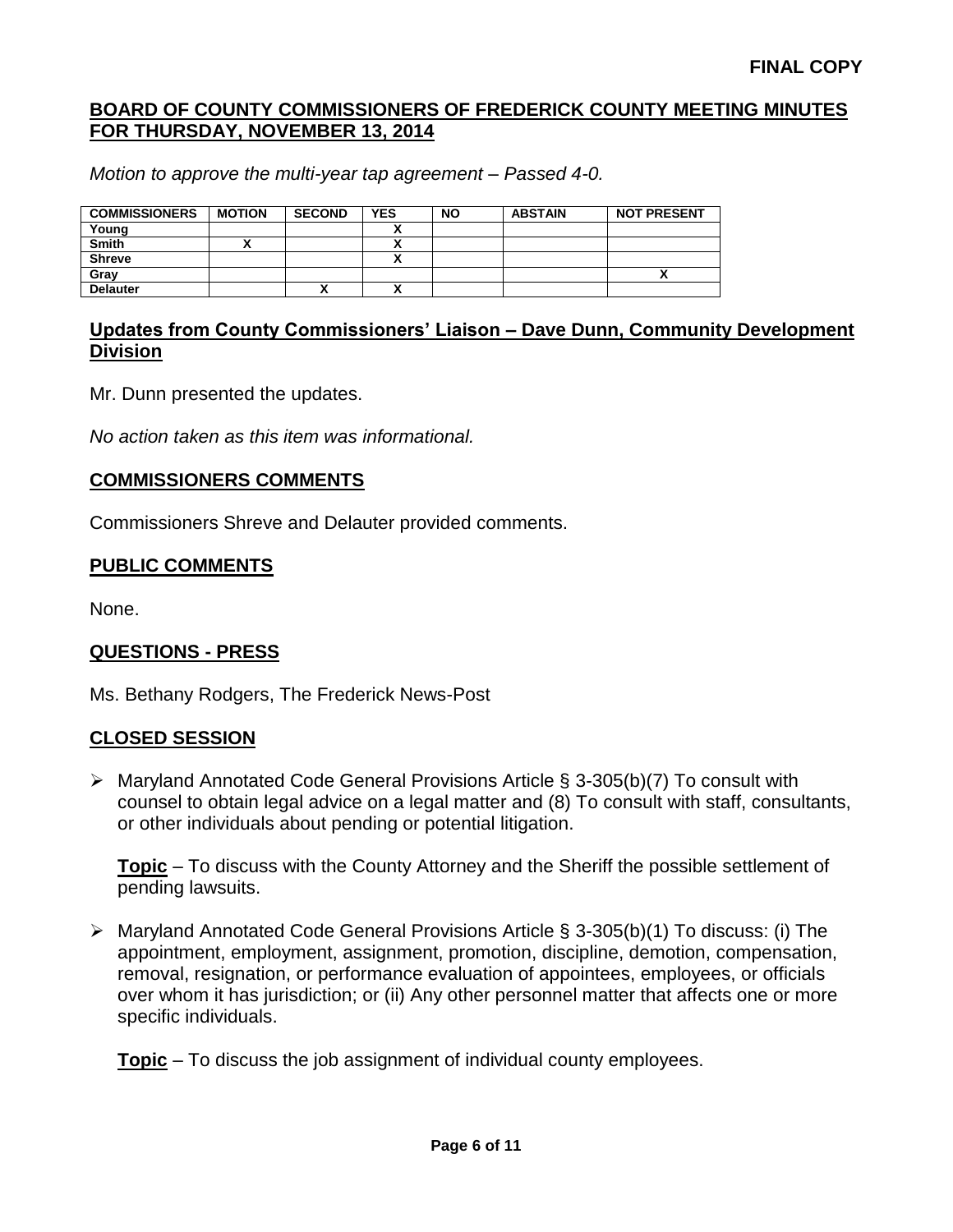*Motion to go into closed session – Passed 4-0.*

| <b>COMMISSIONERS</b> | <b>MOTION</b> | <b>SECOND</b> | <b>YES</b> | <b>NO</b> | <b>ABSTAIN</b> | <b>NOT PRESENT</b> |
|----------------------|---------------|---------------|------------|-----------|----------------|--------------------|
| Young                |               |               |            |           |                |                    |
| <b>Smith</b>         |               |               |            |           |                |                    |
| <b>Shreve</b>        |               |               |            |           |                |                    |
| Gray                 |               |               |            |           |                |                    |
| <b>Delauter</b>      |               |               |            |           |                |                    |

## **ADJOURN**

The meeting adjourned at 10:53 a.m.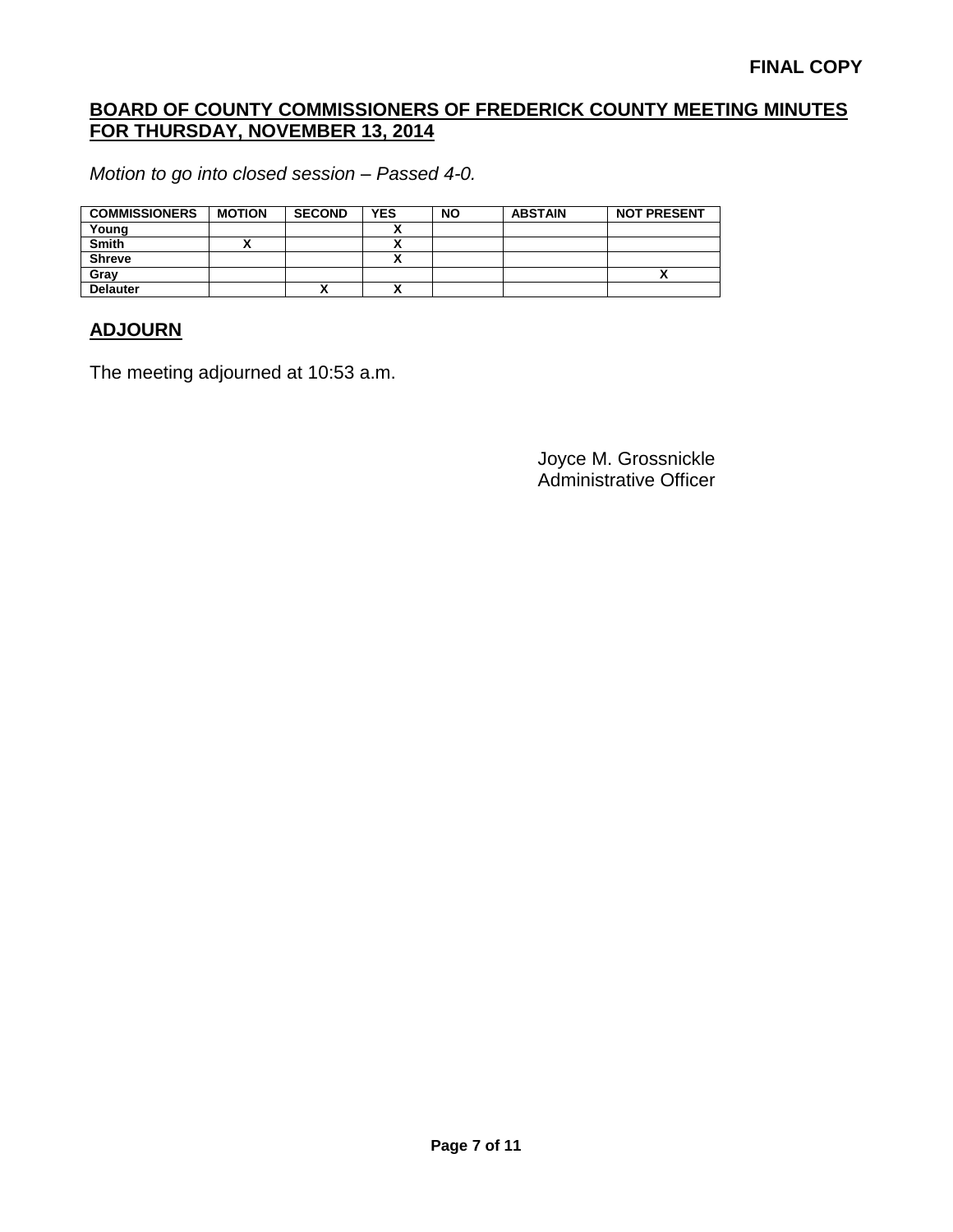### **FORM OF STATEMENT FOR CLOSING THE MEETING OF THURSDAY, NOVEMBER 13, 2014**

# **STATUTORY AUTHORITY TO CLOSE SESSION**

## **Maryland Annotated Code General Provisions Article §3-305(b):**

## **Motion:**

A motion was made by Commissioner Smith to go into closed session at 10:53 a.m. in accordance with Maryland Annotated Code General Provisions Article § 3-305(b)(7) To consult with counsel to obtain legal advice on a legal matter; and (8) To consult with staff, consultants, or other individuals about pending or potential litigation. The motion was seconded by Commissioner Delauter and passed 4-0. Commissioner David. P. Gray was absent.

## **Time and Location:**

10:53 a.m. – First Floor Meeting Room, Winchester Hall

# **Topic for Discussion:**

To discuss with the County Attorney and the Sheriff the possible settlement of pending lawsuits.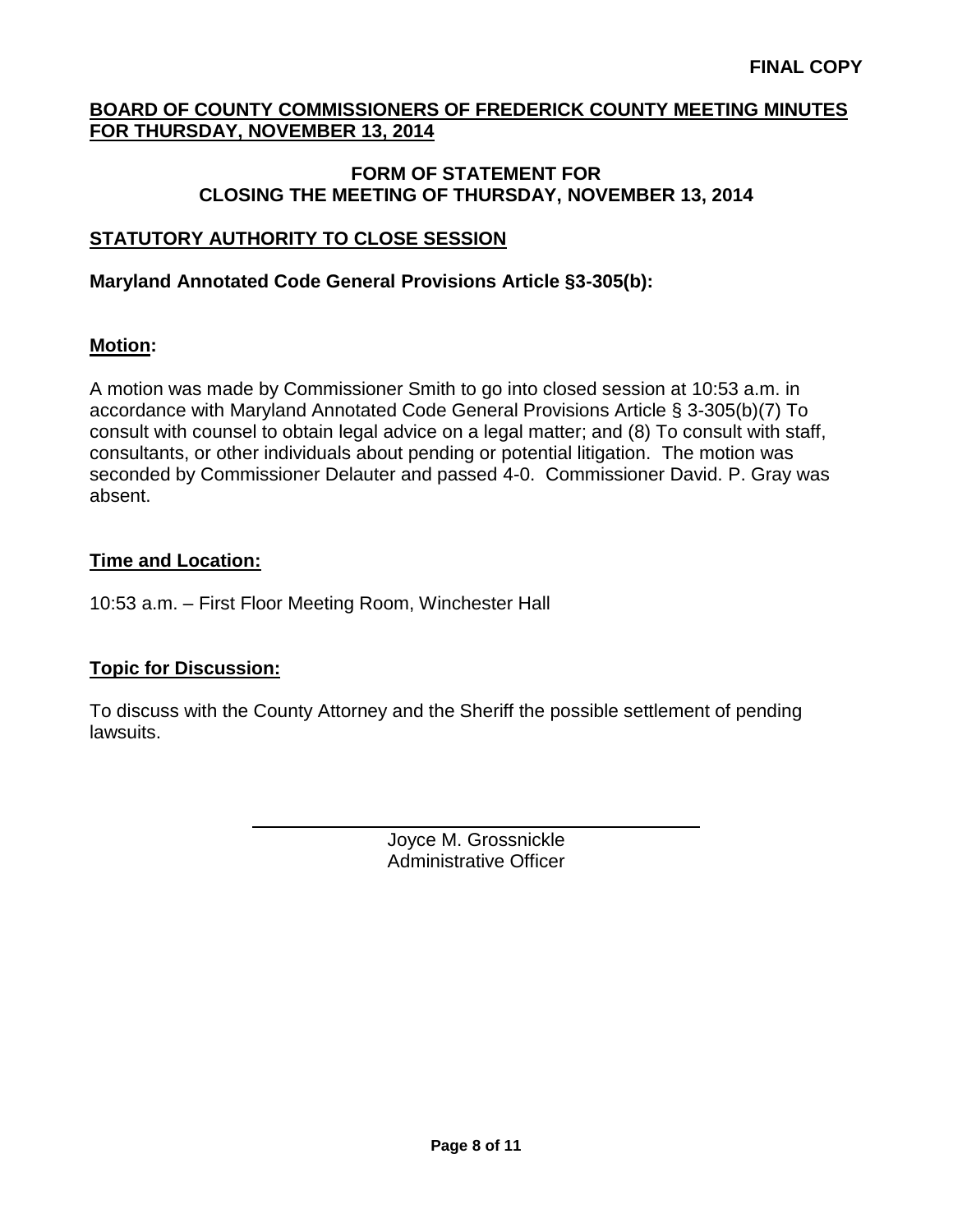## **FORM OF STATEMENT FOR MINUTES OF NEXT OPEN MEETING THURSDAY, NOVEMBER 13, 2014, FOLLOWING THE CLOSED MEETING OF THURSDAY, NOVEMBER 13, 2014**

# **STATUTORY AUTHORITY TO CLOSE SESSION**

## **Maryland Annotated Code General Provisions Article §3-305(b):**

## **Motion:**

A motion was made by Commissioner Smith to go into closed session at 10:53 a.m. in accordance with Maryland Annotated Code General Provisions Article § 3-305(b) (7) To consult with counsel to obtain legal advice on a legal matter; and (8) To consult with staff, consultants, or other individuals about pending or potential litigation. The motion was seconded by Commissioner Delauter and passed 4-0. Commissioner David. P. Gray was absent.

### **Time and Location:**

10:53 a.m. – First Floor Meeting Room, Winchester Hall

### **Others in Attendance:**

C. Jenkins, J. Mathias, and J. Grossnickle

### **Topic Discussed:**

To discuss with the County Attorney and the Sheriff the possible settlement of pending lawsuits.

### **Action Taken:**

The Board settled the pending lawsuits.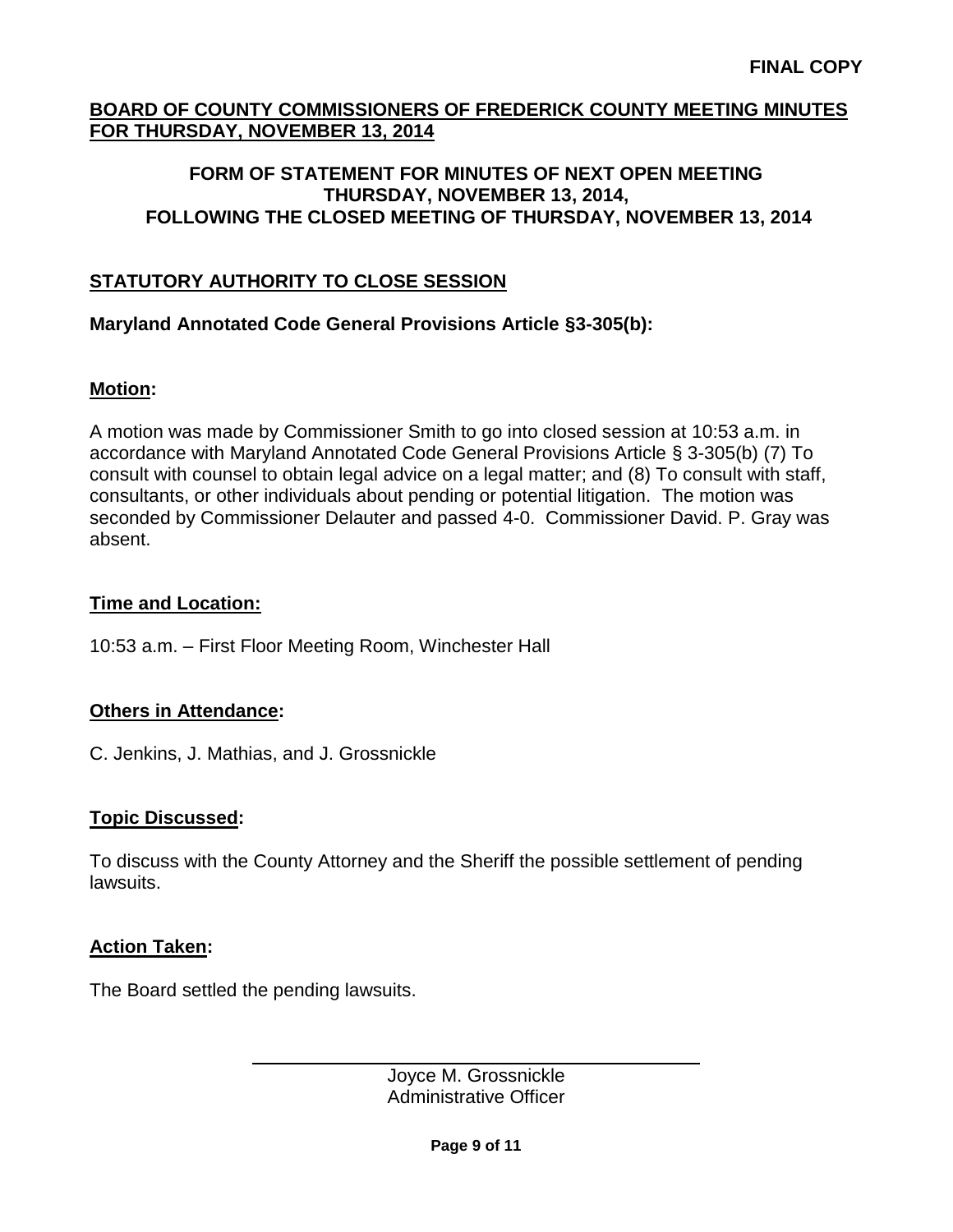### **FORM OF STATEMENT FOR CLOSING THE MEETING OF THURSDAY, NOVEMBER 13, 2014**

# **STATUTORY AUTHORITY TO CLOSE SESSION**

## **Maryland Annotated Code General Provisions Article §3-305(b):**

## **Motion:**

A motion was made by Commissioner Smith to go into closed session at 10:53 a.m. in accordance with Maryland Annotated Code General Provisions Article §3-305(b)(1) To discuss: (i) The appointment, employment, assignment, promotion, discipline, demotion, compensation, removal, resignation, or performance evaluation of appointees, employees, or officials over whom it has jurisdiction; or (ii) Any other personnel matter that affects one or more specific individuals. The motion was seconded by Commissioner Delauter and passed 4-0. Commissioner David. P. Gray was absent.

## **Time and Location:**

10:53 a.m. – First Floor Meeting Room, Winchester Hall

# **Topic for Discussion:**

To discuss the job assignment of individual county employees.